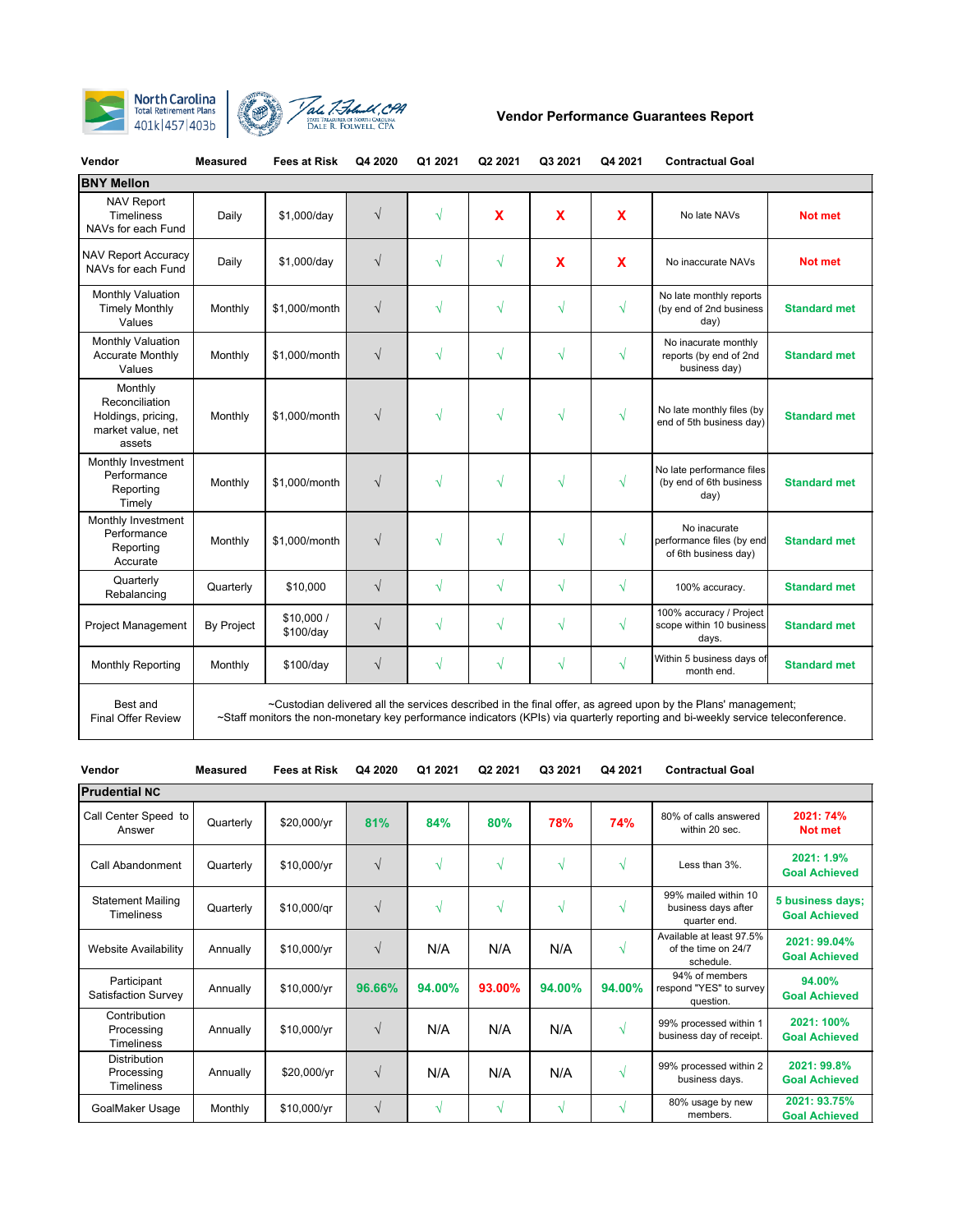

| Vendor                                     | <b>Measured</b> | <b>Fees at Risk</b>                                                                                                                                                                                                                                 | Q4 2020    | Q1 2021 | Q2 2021 | Q3 2021    | Q4 2021 | <b>Contractual Goal</b>                                                               |                             |  |  |
|--------------------------------------------|-----------------|-----------------------------------------------------------------------------------------------------------------------------------------------------------------------------------------------------------------------------------------------------|------------|---------|---------|------------|---------|---------------------------------------------------------------------------------------|-----------------------------|--|--|
| <b>Prudential NC (continued)</b>           |                 |                                                                                                                                                                                                                                                     |            |         |         |            |         |                                                                                       |                             |  |  |
| <b>Contribution Level</b>                  | Annually        | \$10,000/yr                                                                                                                                                                                                                                         | V          | V       |         | N          |         | 2% increase per each<br>contract year.                                                | 34.00%<br><b>Above Goal</b> |  |  |
| <b>Participation Level</b>                 | Annually        | \$10,000/yr                                                                                                                                                                                                                                         | $\sqrt{ }$ | √       |         | N          |         | 1% increase per each<br>contract year.                                                | 20.00%<br><b>Above Goal</b> |  |  |
| Communications<br>Strategy                 | Quarterly       | \$10,000/qr                                                                                                                                                                                                                                         | $\sqrt{ }$ | V       | N       | N          | N       | Annual communication<br>plan development and<br>quarterly updates.                    | <b>Standard met</b>         |  |  |
| Revenue Report                             | Quarterly       | \$5,000/gr                                                                                                                                                                                                                                          | V          | √       | N       | V          |         | Provided within 15 days<br>of the end of each<br>calendar quarter and<br>year.        | <b>Standard met</b>         |  |  |
| <b>Administrative Quality</b><br>Standards | Ad Hoc          | \$50,000                                                                                                                                                                                                                                            | N/A        | X       | X       | $\sqrt{ }$ |         | 100% compliance with<br>performance, IT-<br>upgrade, and protected<br>info standards. | <b>Standard met</b>         |  |  |
| Best and<br><b>Final Offer Review</b>      |                 | ~The recordkeeper increased the Retiree Advocate position to two staff members.<br>~Social Security Calculator is available to members via NCplans.prudential.com.<br>$\sim$ GoalMaker enhancements accurately completed by second quarter of 2018. |            |         |         |            |         |                                                                                       |                             |  |  |